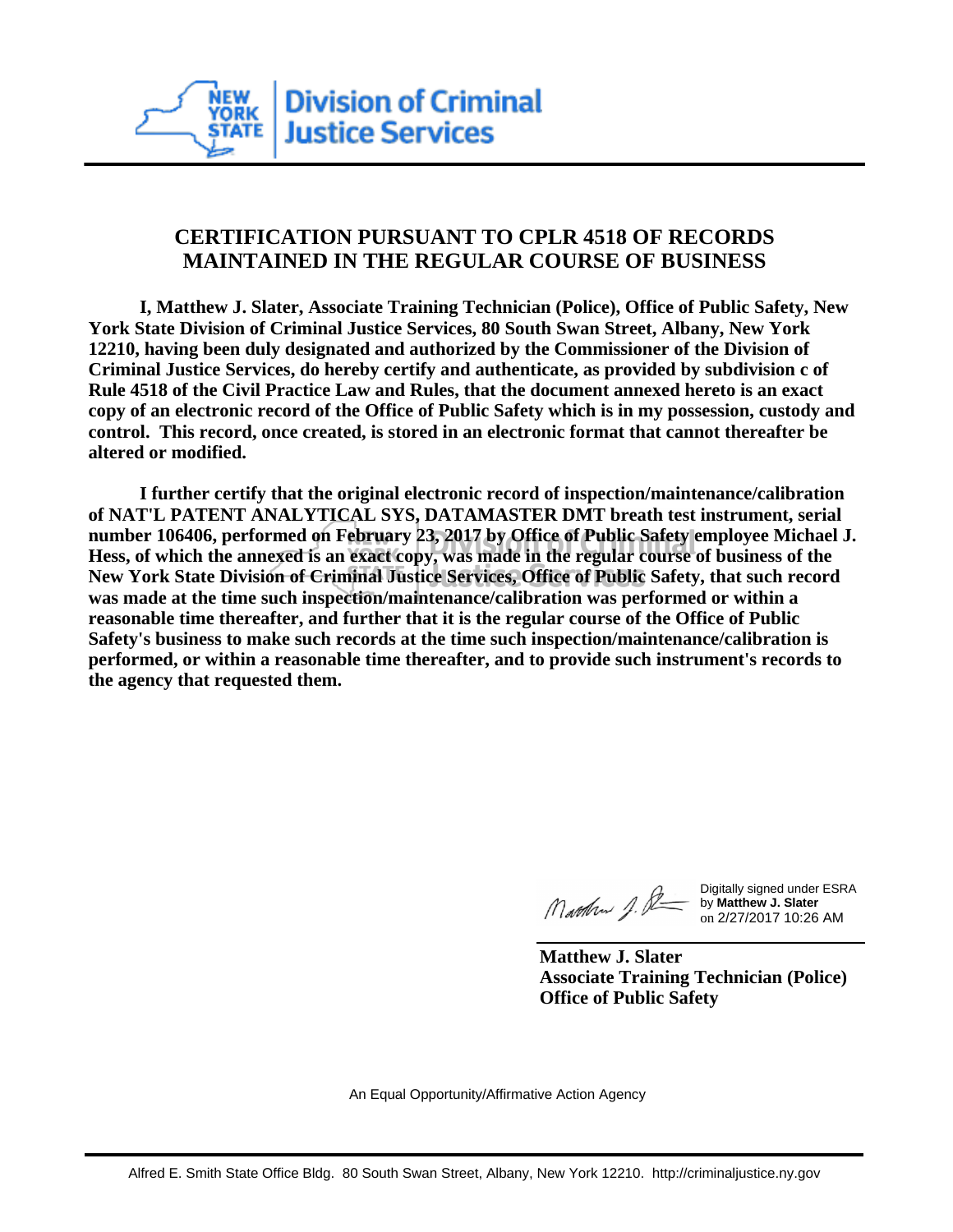## **BREATH TEST INSTRUMENT RECORD OF INSPECTION / MAINTENANCE / CALIBRATION**

**Name of Submitting Agency: Washington County Sheriff`s Dept Manufacturer: NAT'L PATENT ANALYTICAL SYS Model: DATAMASTER DMT Serial Number: 106406 Date: February 23, 2017**

| <b>Test No</b> | <b>Test Result</b> | <b>Simulator Temperature</b> |
|----------------|--------------------|------------------------------|
|                | 0.100%             | 34.0 degrees centigrade      |
|                | 0.100 %            | 34.0 degrees centigrade      |
| 3              | 0.100 %            | 34.0 degrees centigrade      |
|                | 0.100%             | 34.0 degrees centigrade      |

**Reference Solution Lot Number: 16380 Reference Solution Standard: 0.10 % at 34.0 degrees centigrade**

 **instrument's test results are recorded above and this instrument satisfies all limits and standards established by the New York State Commissioner of Health as enumerated in Part 59, Subchapter D of Chapter II, TITLE 10 (Health) of the Official Compilation of Codes, Rules and Regulations of the State of New York, (10 NYCRR Part 59) as amended. I hereby certify that I have performed any necessary maintenance procedures and calibrated NAT'L PATENT ANALYTICAL SYS breath test instrument model DATAMASTER DMT, serial number 106406, and have determined that it is accurate and reliable for the determination of ethyl alcohol in the blood by analysis of the breath. The** 

 **I further certify that I made the entries in these records of inspection/maintenance/ calibration at the time that such inspection/maintenance/calibration of the above identified breath test instrument was performed, or within a reasonable time thereafter.**

Performed by:

Mahal fHess

Digitally signed under ESRA by Michael J. Hess on 2/24/2017 7:17 AM **\_\_\_\_\_\_\_\_\_\_\_\_\_\_\_\_\_\_\_\_\_\_\_\_\_\_\_\_\_\_\_\_\_\_\_\_**

**Michael J. Hess Highway Safety Equipment Technician Breath Analysis Operator Permit # 16080** Reviewed by:

Digitally signed under ESRA by Lisa A. Lee on 2/27/2017 9:03 AM

**Lisa A. Lee Highway Safety Equipment Technical Supervisor Breath Analysis Technical Supervisor**

**\_\_\_\_\_\_\_\_\_\_\_\_\_\_\_\_\_\_\_\_\_\_\_\_\_\_\_\_\_\_\_\_\_\_\_\_\_\_\_**